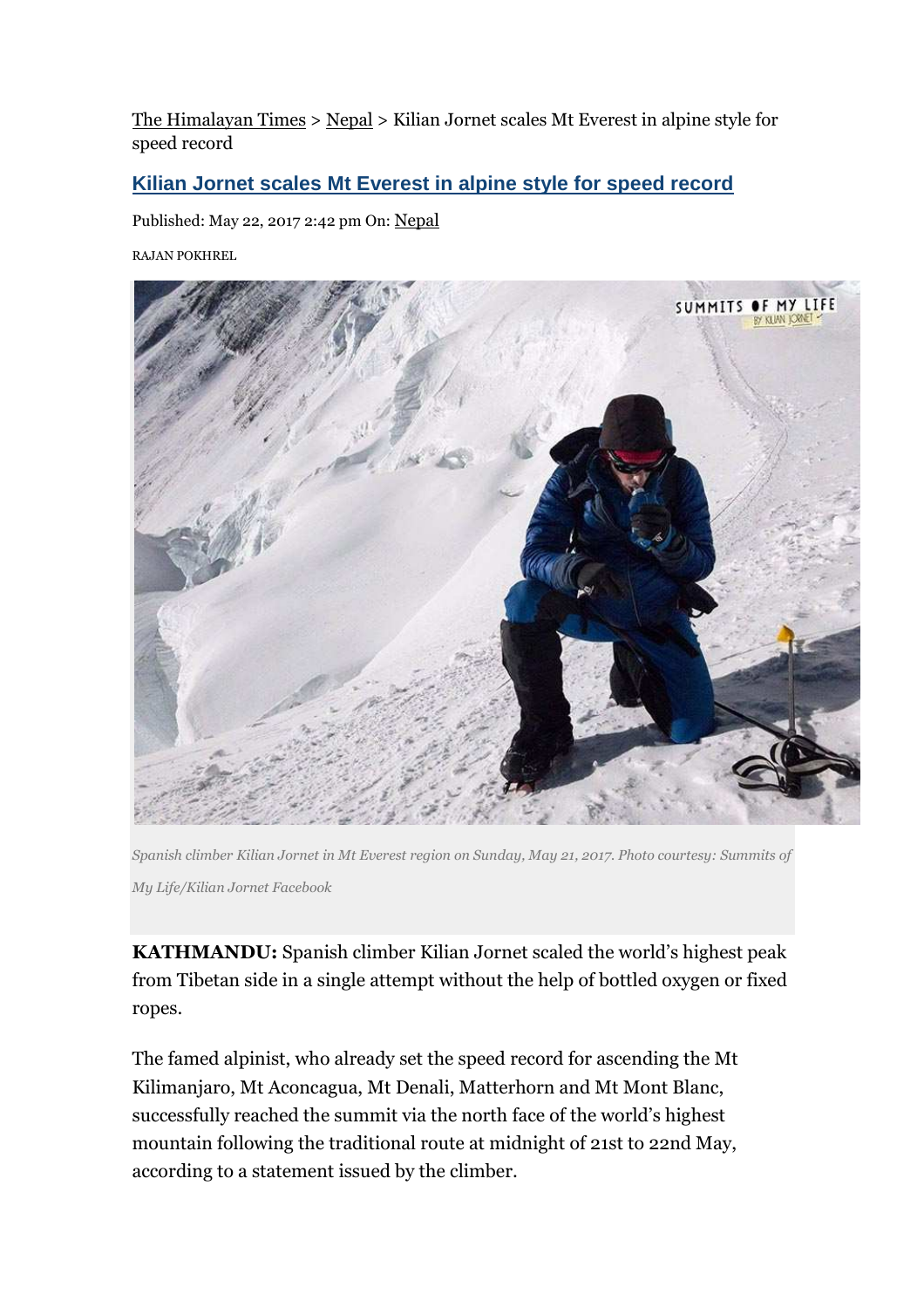Jornet, one of the all-time great mountain runners, began the challenge at the Mt Everest Base Camp near the ancient Rombuk monastery (5,100 m) on May 20 at 10:00 pm (local time) while at 12:15 am on May 22, he started descending towards the Advanced Base Camp (6,500 m) from the summit point, the statement read. Jornet claimed that he stood atop the Mt Everest at midnight, in 26 hours after beginning the ascent from the base camp.

After returning to ABC in 38 hours at around 10:00 am on May 22, he explained, "Until I reached 7,700 m, I felt good and was doing according to my plan, but I experienced some stomach problem thereafter and had decided to move slowly to recover. However, I made it to the summit at midnight." Under the 'Summits of My Life' project, Jornet intended to complete the ascent in one go to set a new speed record (Fast Known Time in his parlance).

Over the past six years, Jornet has travelled around the world setting climbing records on the world's most iconic mountains. He began on Mont Blanc in 2012 and since then has climbed mountains in Europe (Mont Blanc and Cervino), North America (Denali) and South America (Aconcagua).

The team had planned to travel to the Himalayas in autumn but, unable to obtain permits, decided to bring it forward to the spring season, as Jornet earlier explained: "This year will be different from 2016 as there will be more people in the base camp while last year we were alone. The reason for wanting to try it in August-September is that the temperatures are a little warmer and there is less risk of freezing. In spite of everything, the knowledge we acquired last year will prove vital in this expedition."

Jornet further said, "We began this challenge together five years ago and with our values and our approach to the mountain we've got to this point. Although we don't know what will happen, I'm clear about one thing: it's not my Everest, but ours, everyone who has in one way or another contributed to making this project a reality."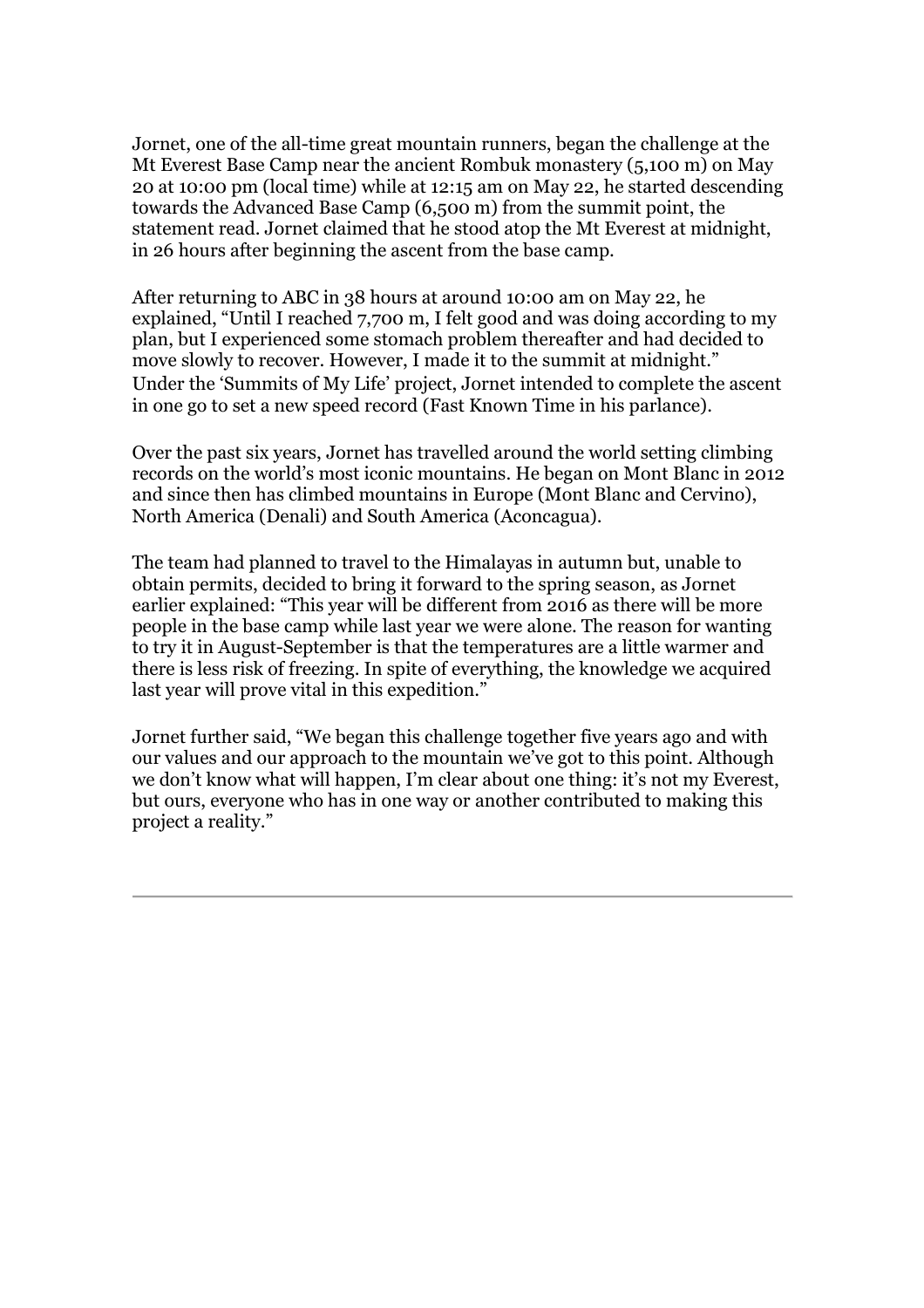# **Kilian Jornet Summits Everest in Fastest Known Time**

The 29-year-old Spaniard continues breaking speed records on the world's highest mountains

By: Jay Bouchard

May 22, 2017



Jornet climbed 11,429 feet to the top of Everest in a mere 26 hours. Photo: Courtesy Suunto

Ski mountaineer and ultrarunner Kilian Jornet set a new record for the fastest known alpine ascent of the world's highest peak in the early hours of Monday morning, having climbed 11,429 feet to the top of Everest in a mere 26 hours.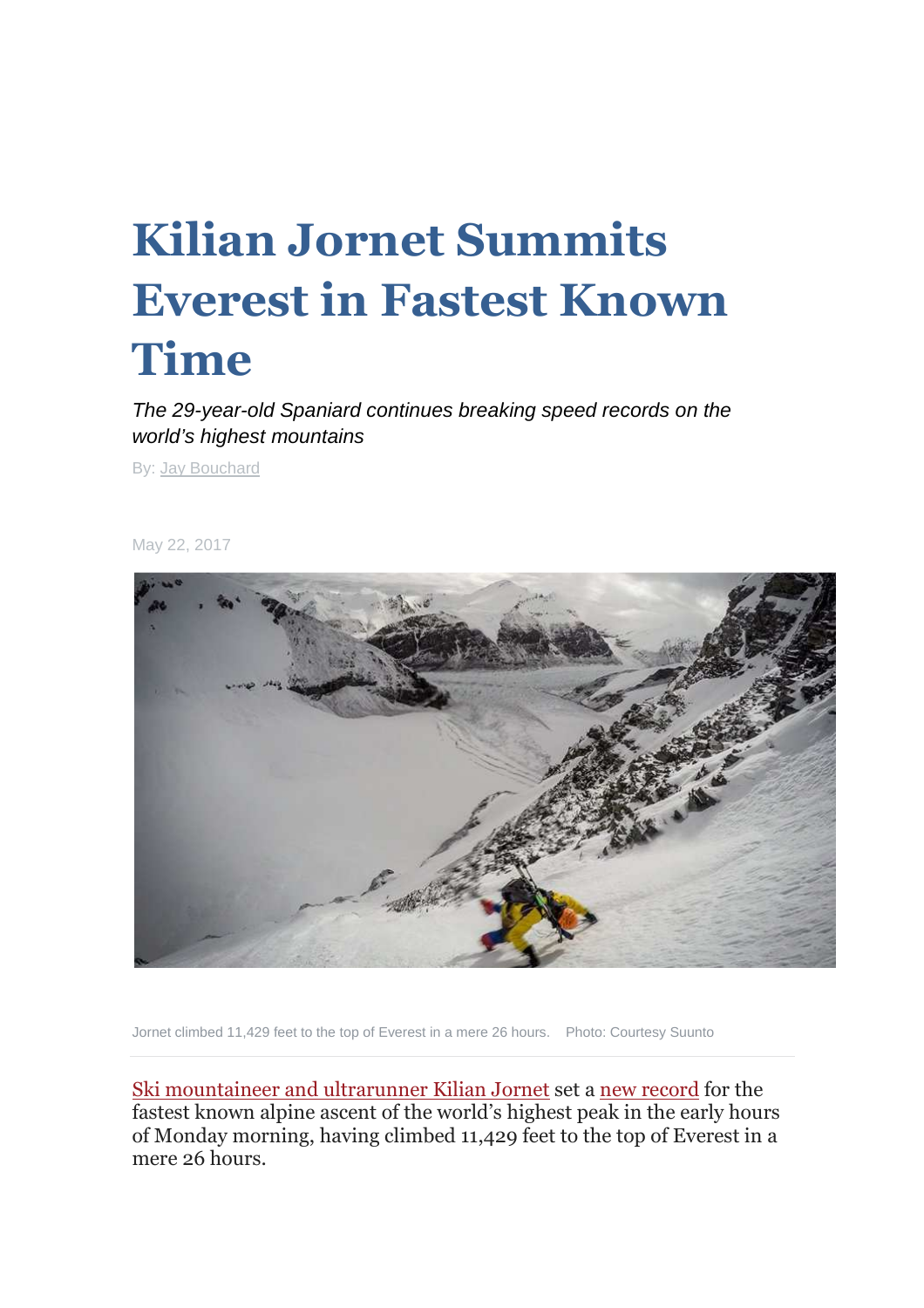The 29-year-old Spaniard ascended via the North Face in a single climb, without using oxygen or fixed ropes, according to a statement issued by his team. He left base camp (elevation 17,600 feet) around 10 p.m. on Saturday, May 20, and summited around midnight on Sunday, technically finishing Monday morning. Seb Montaz, an experienced mountaineer who is making a film about Jornet, climbed to approximately 24,600 feet, where he filmed part of Jornet's ascent before before turning back to report on the situation.

Jornet said he felt strong until he crested 25,200 feet, at which point he began suffering from stomach cramps. (Any elevation above 26,000 feet is considered the "Death Zone," where air becomes too thin to adequately support human life for extended periods of time.) "From there I moved slowly, stopping every few steps to recover," he said after descending to Everest Advanced base camp (elevation 21,326) and rejoining Montaz. "However, I made it to the summit at midnight."

Several speed records have been established on Everest, but Jornet claims to have set the fastest known time without the use of ropes or supplemental oxygen. In 1986, Swiss alpinists Jean Troillet and Erhard Loretan ascended Everest via the North Face without the use of ropes or oxygen. It took them 43 hours to go from Base Camp to the summit and back. In 2004, Pembra Dorji, a Nepalese Sherpa, reportedly climbed Everest in 8 hours and 10 minutes, using supplemental oxygen and ropes.

Jornet's record is the latest for an athlete renowned for such feats. He has also set speed records on Mont Blanc, the Matterhorn, Denali, Aconcagua, and Kilimanjaro as part of his "Summits of My Life" project, in which he's attempting to establish fastest known time records on some of the world's most notorious peaks. Jornet is also one of the world's most accomplished ultrarunners. He is a three-time champion at the Ultra Trail du Mont Blanc (UTMB) race, and he is the reigning champion and current course record-holder at Colorado's Hardrock 100, a race he has won three times.

*Outside* profiled Jornet In 2014, when he was just setting his sights on Everest. "You need to be humble. This sport is about improving, not winning," he told *Outside*. "You never learn from victory."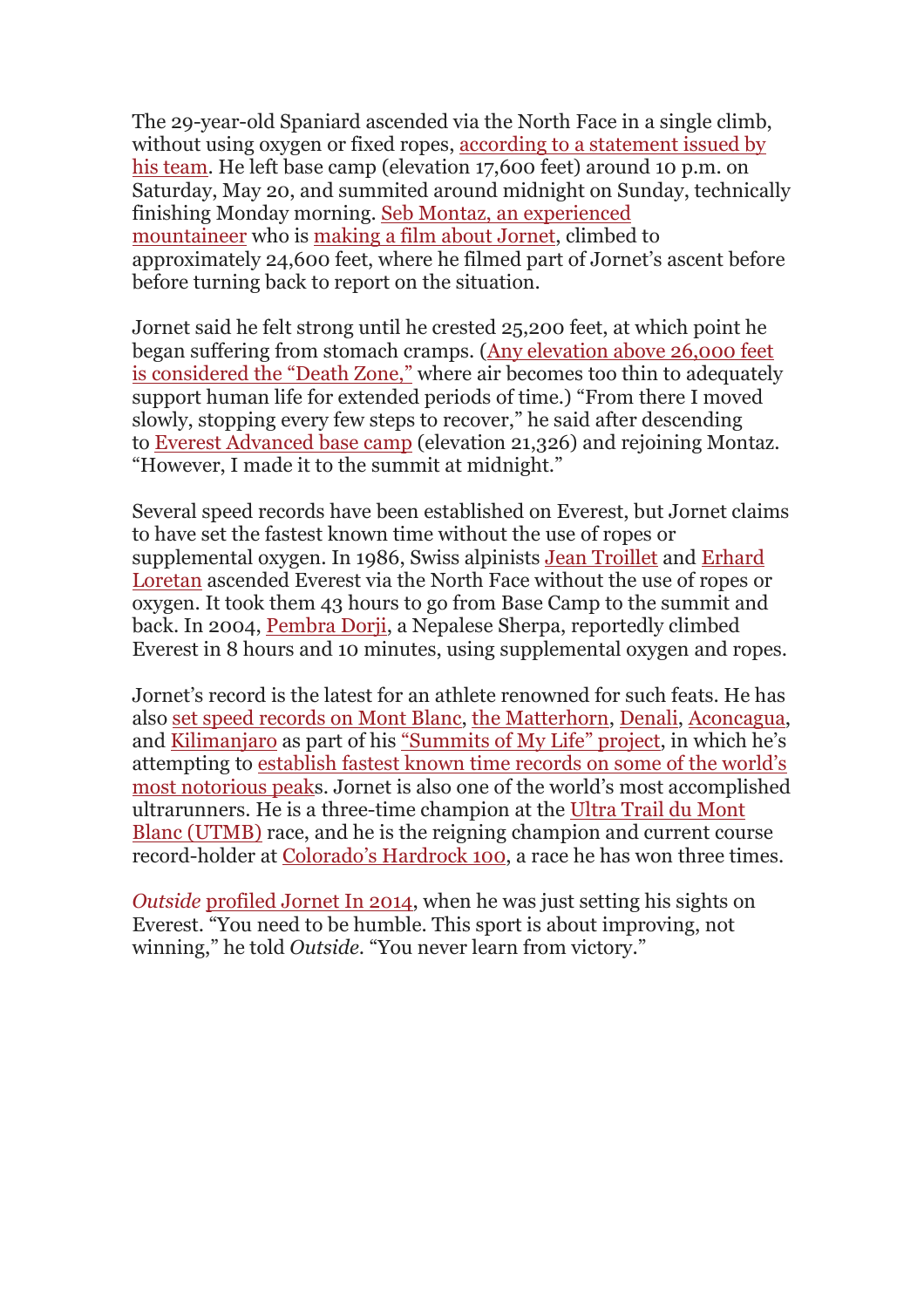## Ultra runner smashes Mt Everest climb record

**MAY 23, 20173:49PM** 



Kilian Jornet is an athletic freak.

**news.com.au**

RECORDS for climbing Mt Everest have always been hotly contested and disputed.

There will be no denying ultra-climbing freak Kilian Jornet's place in history after the 29-year-old Spaniard on Monday (AEDT) smashed all previous records to become the fastest climber to ascend to the summit of the world's highest peak without the assistance of oxygen or fixed ropes.

It was simply him versus all of Mt Everest's fury.

It took 26 hours for Jornet to climb from Everest's North Base Camp at 5150m above sea level to the summit at 8848m.

It takes experienced climbers days to reach the summit when climbing with the assistance of oxygen, fixed ropes and guides.

The key point here is that Jornet did it without assistance.

He climbed more than 3480m, including the famous Everest "death zone," without oxygen support.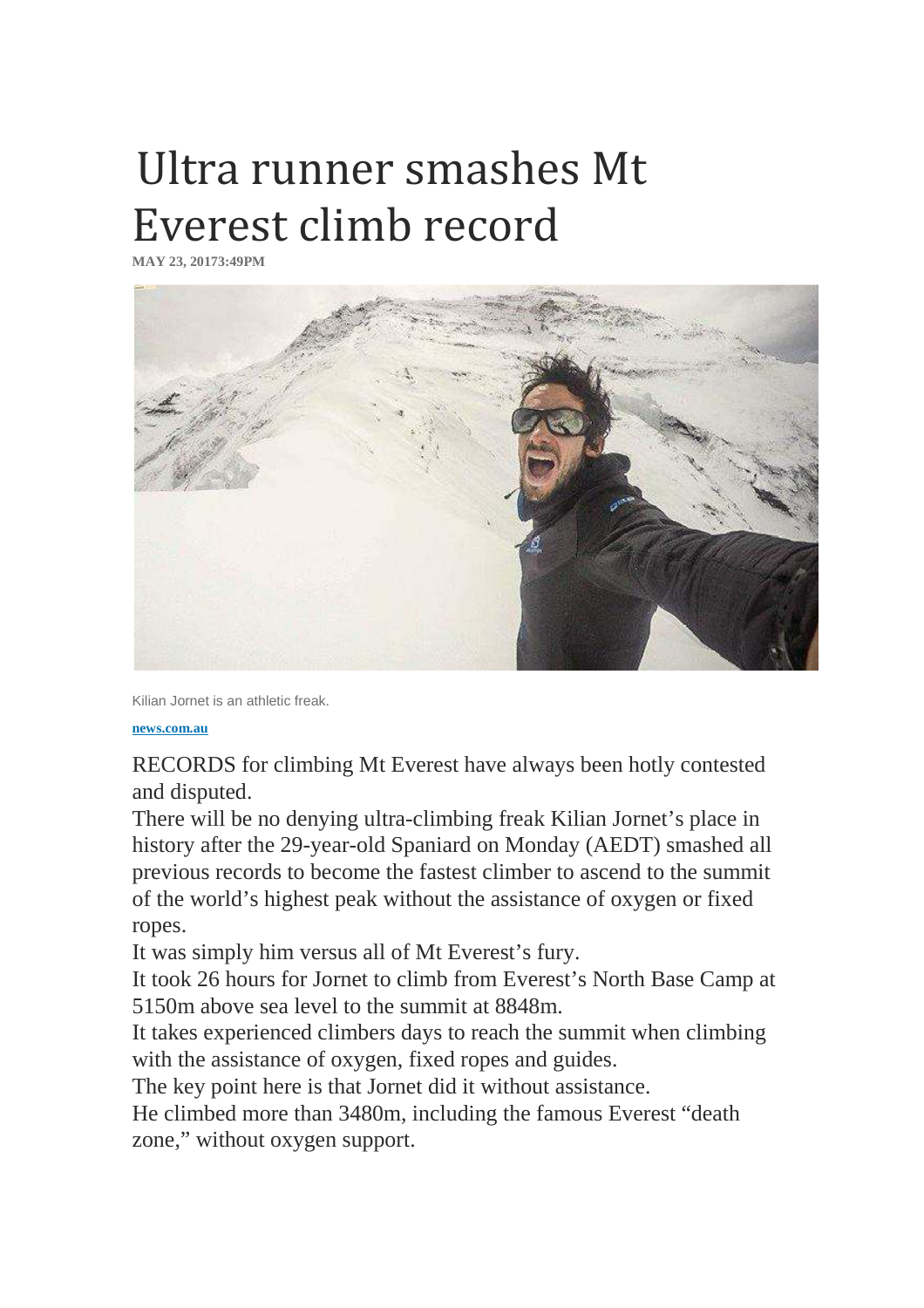While other ultra-climbers have claimed to have reached the Everest summit after starting off at the North Base Camp in Tibet, Jornet's time is the fastest known alpine ascent of the world's tallest mountain.

A statement released by Jornet's team on Tuesday declared he has survived the climb and is resting at the Advanced Base Camp, after struggling to deal with the demands of the descent back to the North Base Camp.

The statement reported Jornet began to feel stomach problems when entering the Everest "death zone" — the final 600m climb to the summit at 8848m.

Air becomes too thin to sustain human life above 8000m above sea level, forcing Jornet to stop to rest every few steps.

"Up to 7,700m I felt really good and was making progress as planned but then I started to feel unwell, probably from stomach virus," Jornet told his personal website.

"From then on I made slow progress and had to keep stopping to recover. I finally reached the summit at midnight.

"I didn't feel well and I was making slow progress. I had to stop every few metres and I had cramps and was vomiting. In spite of everything, I felt all right at altitude and decided to continue."

He arrived at the summit just after midnight local time — 26 hours after setting off.

Unfortunately he had no time to enjoy the scenery at the top of the world — knowing it was vital to return to the Advanced Base Camp to seek medical treatment.

"Reaching the summit of Everest without fixed ropes isn't something you'd do every day," he said,

"I saw a fantastic sunset and finally reached the summit at midnight. I was alone but I saw the lights of expeditions setting off on their ascent both on the north and south faces. I started to descend right away so as to get to the ABC as soon as possible."

Jornet has previously set a series of speed climbing records across the world's most iconic peaks.

He previously held the speed climbing records for Mt. Kilimanjaro (Tanzania), Mt. Aconcagua (Argentina) and The Matterhorn (Switzerland).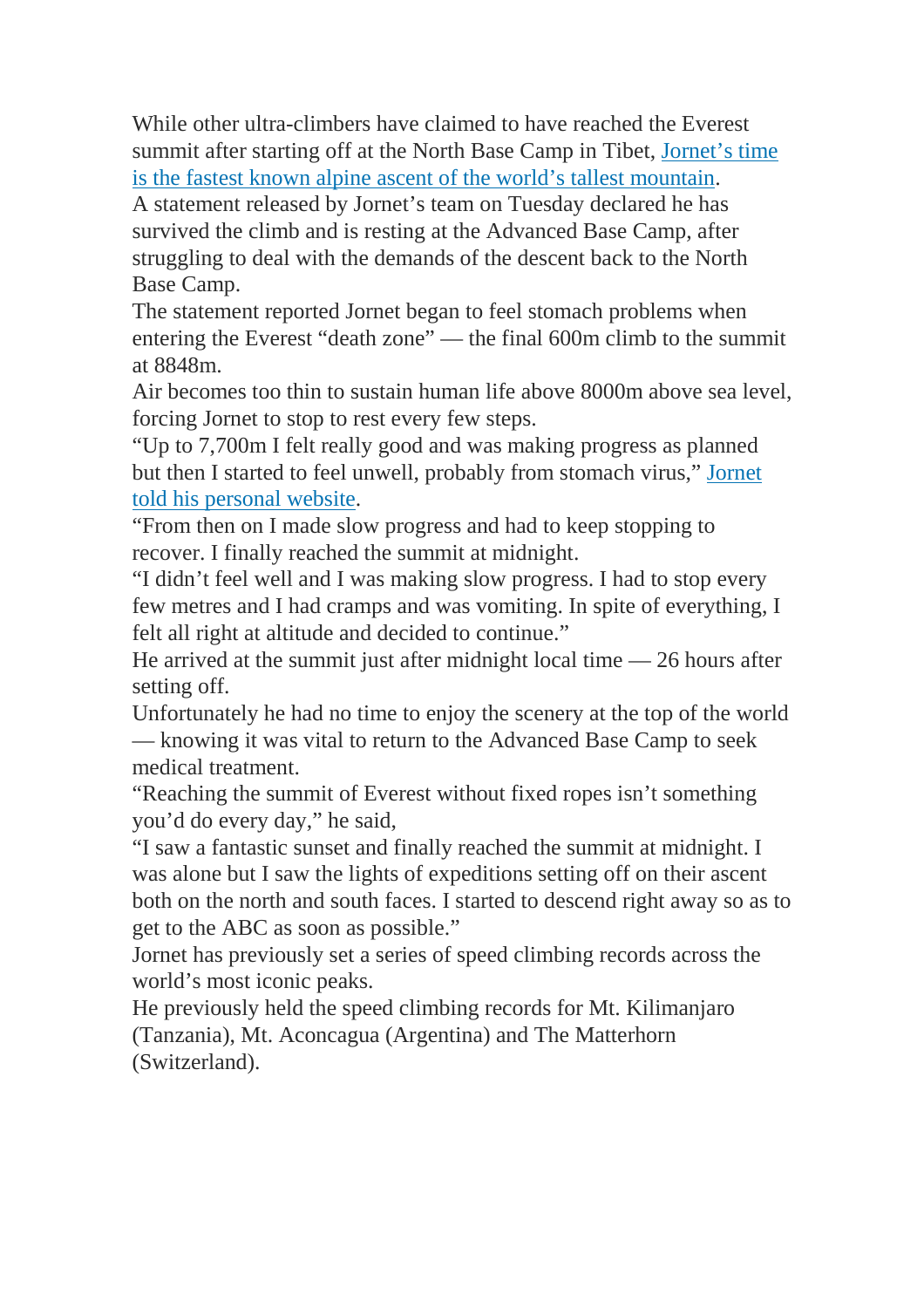### KILIANJORNET'SASCENTOFEVEREST

**Alone, in a single climb and without oxygen or fixed ropes, Jornet has reached the summit of the world's highest mountain (8,484 m)**

**The climb, which forms part of the Summits of My Life project, sets a new "Fastest Known Time" of 26 hours from the Everest Base Camo (5,100 m) to the summit at 8,484 m**

**Due to stomach problems Jornet didn't complete the descent to the Everest Base Camp and is currently recovering at the Advanced Base Camp (6,400 m)**

**"Up to 7,700m I felt really good and was making progress as planned but then I started to feel unwell, probably from stomach virus. From then on I made slow progress and had to keep stopping to recover. I finally reached the summit at midnight", Jornet said.**

Barcelona, 22/05/2017 – Kilian Jornet reached the summit of Everest at midnight local time on May 21-22 and did so in a single climb without oxygen or fixed ropes. With this ascent, Kilian Jornet has established a new "Fastest Known Time" (FKT), which is to say, a new speed record. He completed the climb in 26h from Everest Base Camp at the ancient Rombuk monastery (5,100m) to the summit at 8,484m.

He reached the summit of the world's highest mountain (8,848m) via the traditional route up the north face. Kilian Jornet began the challenge at Everest Base Camp (5,100m) on May 20 at 22h local time (+5: 45 GMT).

At 12h15 local time he was back at the Everest Advanced Base Camp (6,500m) where he confirmed reaching the summit at midnight, 26 hours after beginning the ascent. In general, expeditions take four days to reach the summit from the Advanced Base Camp.

38 hours after beginning the challenge and having returned to the Advanced Base Camp, he said: *"Up to 7,700m I felt really good and was making progress as planned but then I started to feel unwell, probably from a stomach virus. From then on I made slow progress and had to keep stopping to recover. I finally reached the summit at midnight."* 

Given his indisposition, Jornet decided to end the attempt at the Advanced Base Camp instead of descending to the Base Camp, located near the ancient monastery of Rombuk, as he'd initially intended.

The climb forms part of the Summits of My Life project which since 2012 has seen Jornet travel around the world to try to establish records on the planet's most iconic mountains. He began with Mont Blanc in 2012 y and since then has scaled mountains in Europe (Mont Blanc and Cervino), North America (Denali) and South America (Aconcagua).

During the Everest challenge Jornet was accompanied by the expedition's mountain guide and video cameraman Sébastien Montaz-Rosset.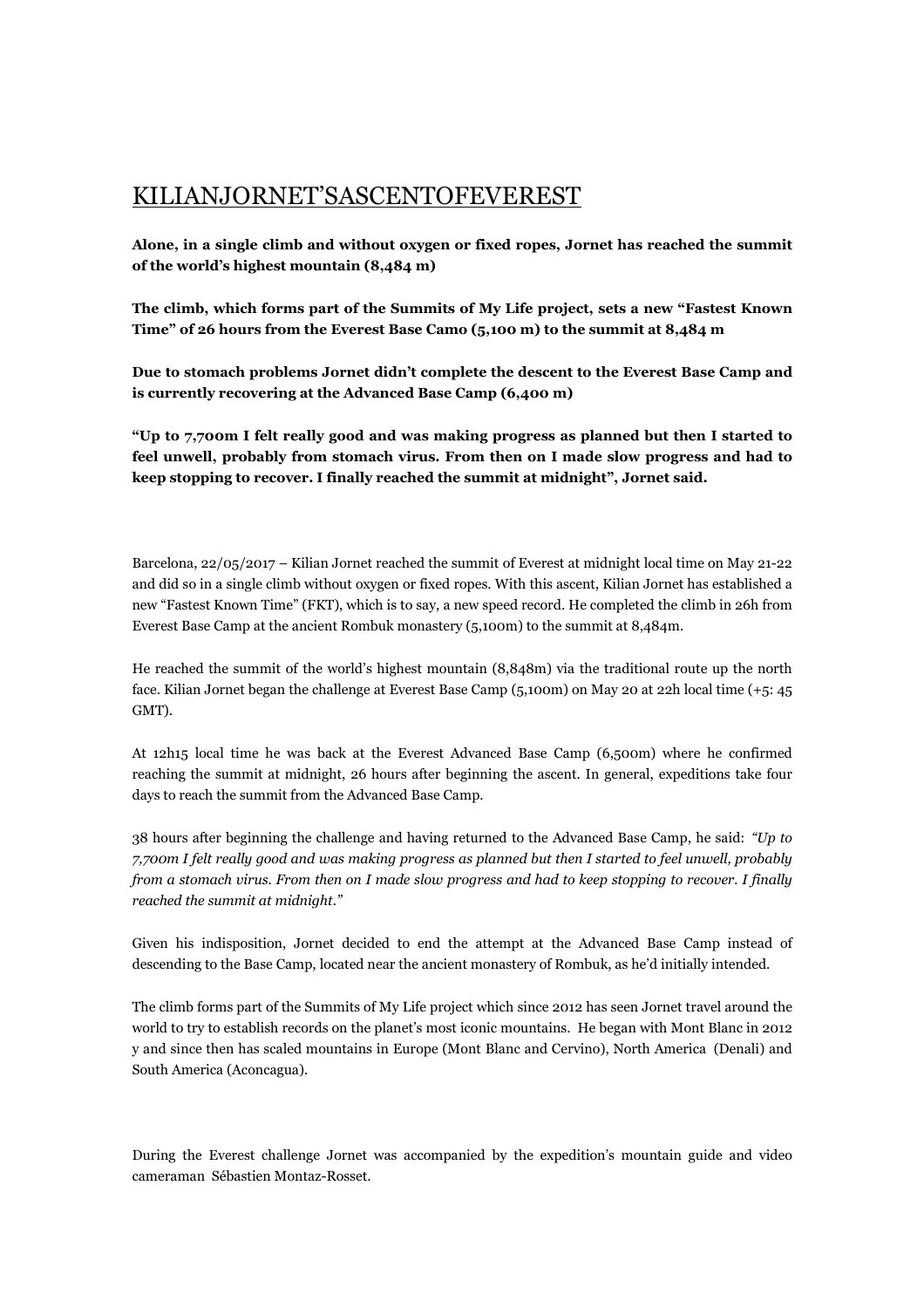#### **Summit of Everest in 26h**

The meteorologists forecast a window of good weather on May 20-21. Jornet decided to make May 20 the day to begin the challenge and left the Base Camp at 5,100m by the ancient monastery of Rombuk.

The aim was to get to the summit in a single climb, without oxygen or fixed ropes and with minimal equipment. Finally, after reviewing the conditions for the different routes, he opted for the traditional one.

Kilian Jornet set off at 10pm local time (+5: 45 GMT). Ahead of him lay 15.2km of glacial moraine before he arrived at the Advanced Base Camp (ABC) at 6,400m. This part of the climb took 4h35 and he arrived at ABC at 2:35am. He rested for two hours before continuing.

"*It's important to be fresh when you reach 8,000m if you want to reach the summit. I knew that in the first stage I had to conserve energy for the final stretch,*" he explained. Jornet left some of the technical equipment at the ABC and set off for the most technical part of the climb at 4:30am.

Leaving the ABC, he climbed to cross Field 1 at 7,000m. It was 6:30am and he'd been on the move for 8 hours. From there he climbed to Field 2, between 7,600m and 7,800m where Seb Montaz was waiting for him and who would film him during the ascent and then return to Advanced Base Camp to report on the situation.

Meanwhile, Jornet continued to climb. At around 7,500m he started to feel weak and had a bad stomach ache. As a result, he decided to rest for 15 minutes in Field 3 (8,300m). "*I didn't feel well and I was making slow progress. I had to stop every few metres and I had cramps and was vomiting. In spite of everything, I felt all right at altitude and decided to continue."*

From there, Jornet climbed the highest section and arrived at the summit at midnight, 26 hours after setting off. It was a clear night, without clouds or wind. *"Reaching the summit of Everest without fixed ropes isn't something you'd do every day! I saw a fantastic sunset and finally reached the summit at midnight. I was alone but I saw the lights of expeditions setting off on their ascent both on the north and south faces. I started to descend right away so as to get to the ABC as soon as possible,*" he said.

However, he rested again in Field 3 before beginning the final part of the descent and arrived at the ABC at 12h15 local time, 38 hours after he began. As he felt unwell, he decided to end the attempt at the Advanced Base Camp rather than descend to Base Camp, near the ancient monastery of Rombuk, as he'd originally intended.

The video cameraman Seb Montaz had followed Kilian Jornet during some of the challenge. Montaz left Advanced Base Camp at 3h20am and climbed to 7,500m to wait for him and film his ascent through the high fields of Everest. Montaz would then climb to 8,020m to film. From there he descended to the Advanced Base Camp to wait for Jornet, climbing up to 7,000m to meet him. It was another handful of hours on the mountain for this guide turned cameraman. Jornet and Montaz are currently at the Advanced Base Camp recovering from this titanic effort.

#### **Everest, the second attempt**

in September 2016 Kilian Jornet made his first attempt on the world's highest mountain. In spite of being in good physical shape and well acclimatised they couldn't attempt a climb because of adverse weather